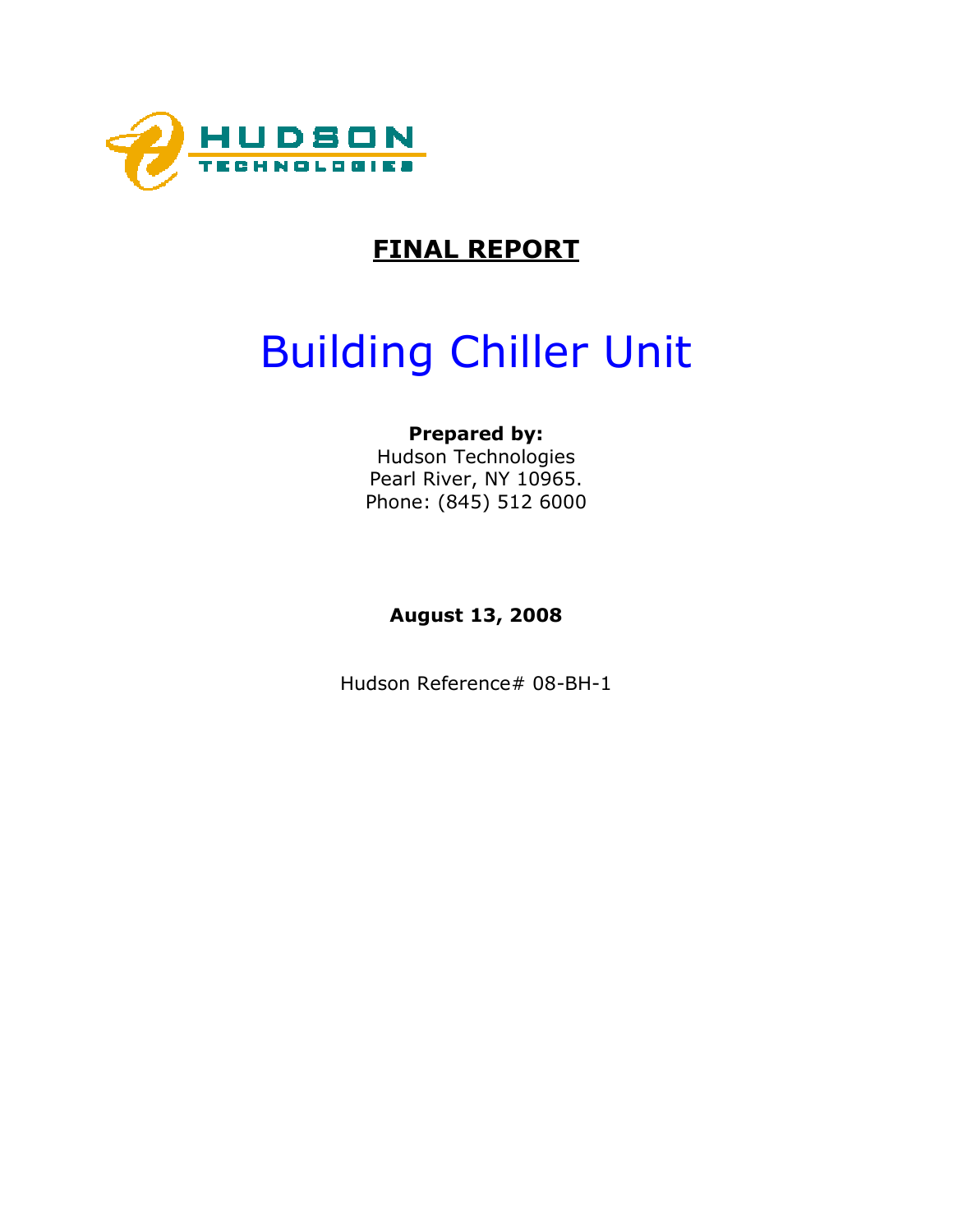The operating performance of the CHILLER unit at a medium size commercial office space Building (Building) was evaluated and this report presents the summary and findings of that study. Secondly, this report describes some of the recommendations and next steps that the operations and management should investigate going further. It has to be noted that this analysis is done on a snap-shot basis and although the analysis is detailed, projections are made for year round operation and potential savings opportunities. Design and past operating data was provided by the Building Operations personnel. Current operating data was collected manually by Hudson personnel with assistance from Building Operations personnel.

Figure 1 represents the design conditions of CHILLER unit. Figure 2a represents the actual operating performance of the CHILLER unit from August 2007. This represents the case "before" Hudson's R-Side Services were performed on CHILLER unit. Figure 2b represents the summary of results for this operating data point. Figure 3a represents the actual operating performance of the CHILLER unit from August 2008. This represents the case "after" Hudson's R-Side Services were performed on CHILLER unit. Figure 3b represents the summary of results for this data.



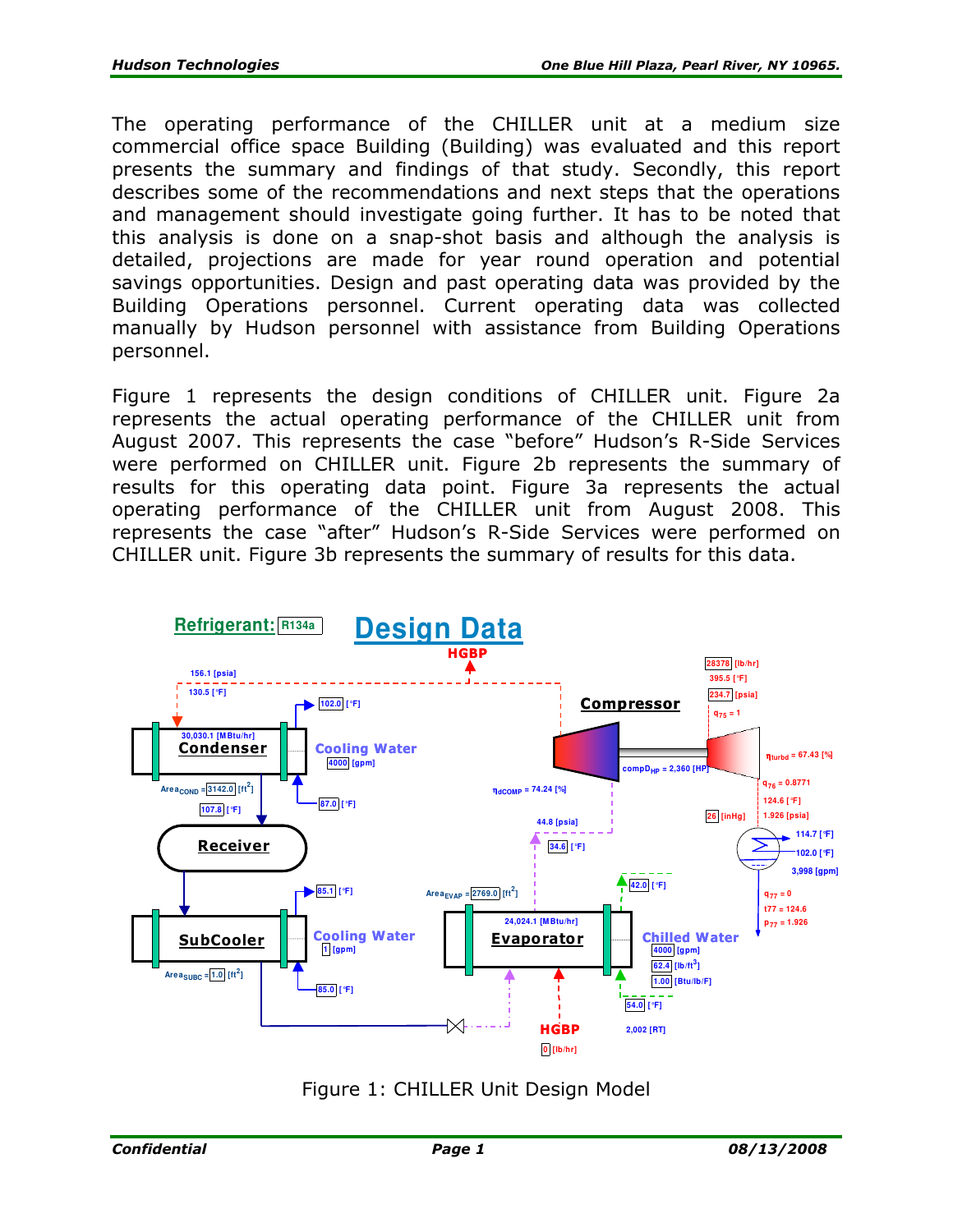

Figure 2a: Operating Performance of CHILLER Unit (August 2007)

#### **SUMMARY of RESULTS & COST SAVINGS**

| <b>Total System</b>                       |                          | <b>Design P/L</b> |  | <b>Design F/L</b> | Refrigerant                   |                                        |                  |     |   |
|-------------------------------------------|--------------------------|-------------------|--|-------------------|-------------------------------|----------------------------------------|------------------|-----|---|
| $Tons = 1,502$ [RT]                       | 1,502 [RT]<br>2,002 [RT] |                   |  |                   | Design: R134a                 |                                        |                  |     |   |
| $compHP = 1,219$ [HP]                     |                          | 1,503 [HP]        |  | 2,360 [HP]        | <b>Currently Used: R134a</b>  |                                        |                  |     |   |
| $HPTon = 0.81$ [BHP/RT]                   |                          | 1.001 [HP/Ton]    |  | 1.18 [BHP/RT]     |                               |                                        |                  |     |   |
| Steam Rate = $12.02$ [lb/hr-HP]           |                          |                   |  | 12.03 [lb/hr-HP]  |                               |                                        |                  |     |   |
| $NC\% = 0.0$ [%]                          |                          |                   |  |                   |                               | <b>Superheat Capacity Penalties</b>    |                  |     |   |
| Balance system = $0.0$ [%]                |                          |                   |  |                   |                               |                                        |                  |     |   |
|                                           |                          |                   |  |                   |                               | <b>Capacity Loss (RT)</b>              |                  |     | % |
| <b>Component Balances</b>                 |                          |                   |  | <b>Evaporator</b> | 2.8                           |                                        |                  | 0.1 |   |
| Balance $E_{\text{Vap}} = 0.0$ [%]        |                          |                   |  |                   |                               |                                        |                  |     |   |
| Balance <sub>SubCooler</sub> = $????$ [%] |                          |                   |  |                   |                               | <b>Potential Savings Opportunities</b> |                  |     |   |
| <b>Annual Energy Costs</b>                |                          |                   |  |                   | Pressure Ratio (current): 2.6 |                                        |                  |     |   |
| Steam Cost = $14.48$ [\$/1000lb]          |                          |                   |  |                   |                               | <b>Evaporator</b>                      | <b>Condenser</b> |     |   |
| Hours = $4,000$ [Hr]                      |                          |                   |  |                   |                               |                                        |                  |     |   |
| $LFC = 0.80$ [kW/ton]                     |                          |                   |  |                   | <b>New Ratio</b>              | 2.3                                    | 2.6              |     |   |
| Cost(S)                                   | <b>NC Penalty (\$)</b>   |                   |  |                   | Savings (%)                   | 13.1                                   | 0.0              |     |   |
| 678,871                                   | 0                        |                   |  |                   |                               |                                        |                  |     |   |
|                                           |                          |                   |  |                   |                               |                                        |                  |     |   |

Figure 2b: Summary of Operating Results of CHILLER Unit (August 2007)

**System** 

**2.6 2.3 13.1 0.0 13.1**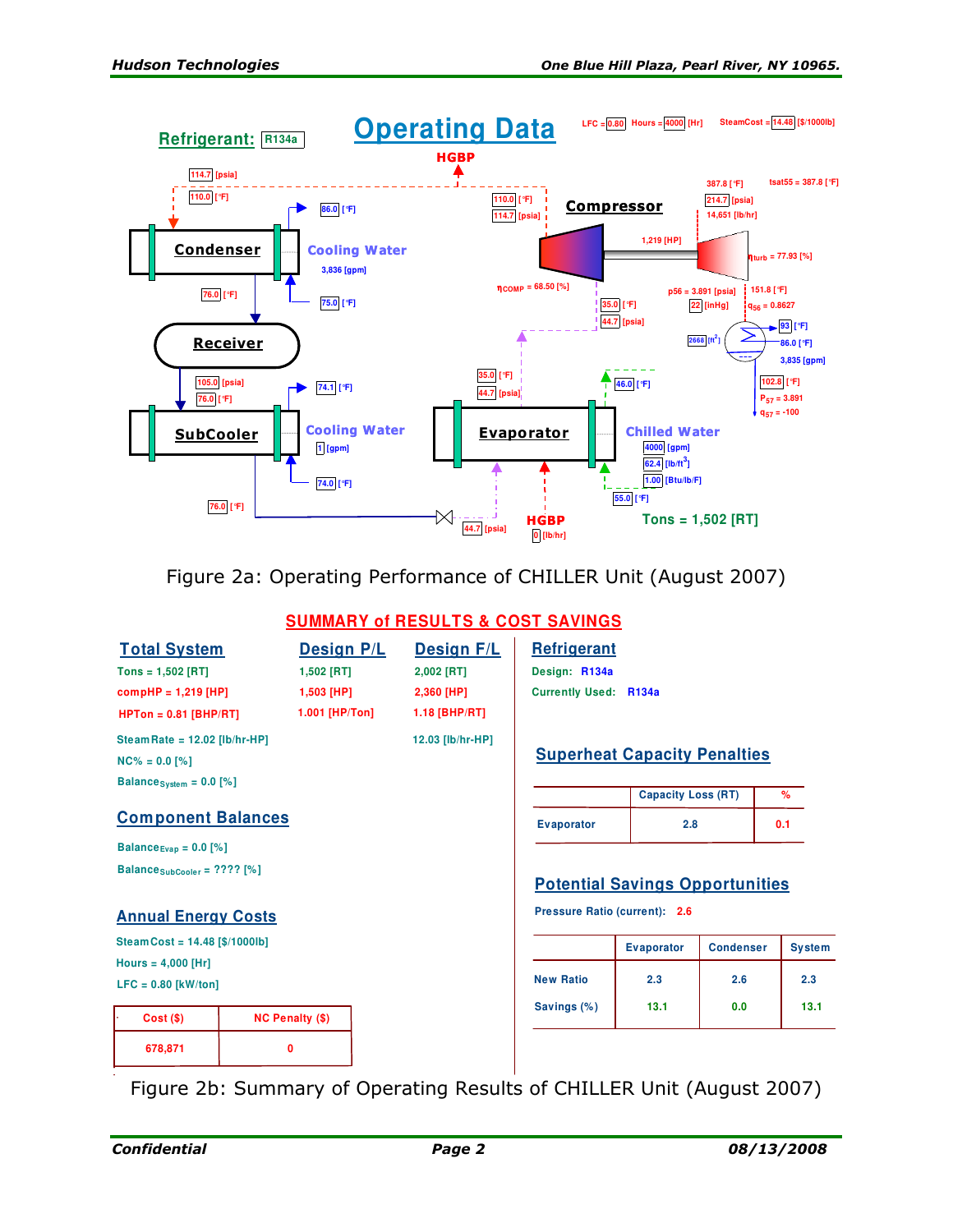

Figure 3a: Operating Performance of CHILLER Unit (August 2008)

#### **SUMMARY of RESULTS & COST SAVINGS**

| <b>Total System</b><br>$Tons = 2,002$ [RT]<br>$compHP = 1,361$ [HP] | 2,002 [RT]<br>$1,921$ [HP] | <b>Design P/L</b><br>2,002 [RT]<br>2,360 [HP] | <b>Design F/L</b> | Refrigerant<br>Design: R134a<br><b>Currently Used: R134a</b> |                           |               |     |
|---------------------------------------------------------------------|----------------------------|-----------------------------------------------|-------------------|--------------------------------------------------------------|---------------------------|---------------|-----|
| $HPTon = 0.68$ [BHP/RT]                                             |                            | 0.9596 [HP/Ton]                               | $1.18$ [BHP/RT]   |                                                              |                           |               |     |
| SteamRate = $16.68$ [lb/hr-HP]<br>$NC\% = 0.0$ [%]                  |                            |                                               | 12.03 [lb/hr-HP]  | <b>Superheat Capacity Penalties</b>                          |                           |               |     |
| Balance $_{\text{System}}$ = -0.0 [%]                               |                            |                                               |                   |                                                              | <b>Capacity Loss (RT)</b> |               | %   |
| <b>Component Balances</b>                                           |                            |                                               | <b>Evaporator</b> | 0.0                                                          |                           | 0.0           |     |
| Balance $_{Evap}$ = 0.0 [%]                                         |                            |                                               |                   |                                                              |                           |               |     |
| Balance SubCooler = ???? [%]                                        |                            |                                               |                   | <b>Potential Savings Opportunities</b>                       |                           |               |     |
| <b>Annual Energy Costs</b>                                          |                            |                                               |                   | Pressure Ratio (current): 2.4                                |                           |               |     |
| SteamCost = $14.48$ [\$/1000lb]                                     |                            |                                               |                   | <b>Evaporator</b>                                            | <b>Condenser</b>          | <b>System</b> |     |
| Hours = $4,000$ [Hr]                                                |                            |                                               |                   |                                                              |                           |               |     |
| $LFC = 0.80$ [kW/ton]                                               |                            |                                               |                   | <b>New Ratio</b>                                             | 2.4                       | 2.4           | 2.4 |
| $Cost($ \$)                                                         | <b>NC Penalty (\$)</b>     |                                               |                   | Savings (%)                                                  | 0.6                       | 0.0           | 0.6 |
| 1,052,302                                                           | 0                          |                                               |                   |                                                              |                           |               |     |
|                                                                     |                            |                                               |                   |                                                              |                           |               |     |

Figure 3b: Summary of Operating Results of CHILLER Unit (August 2008)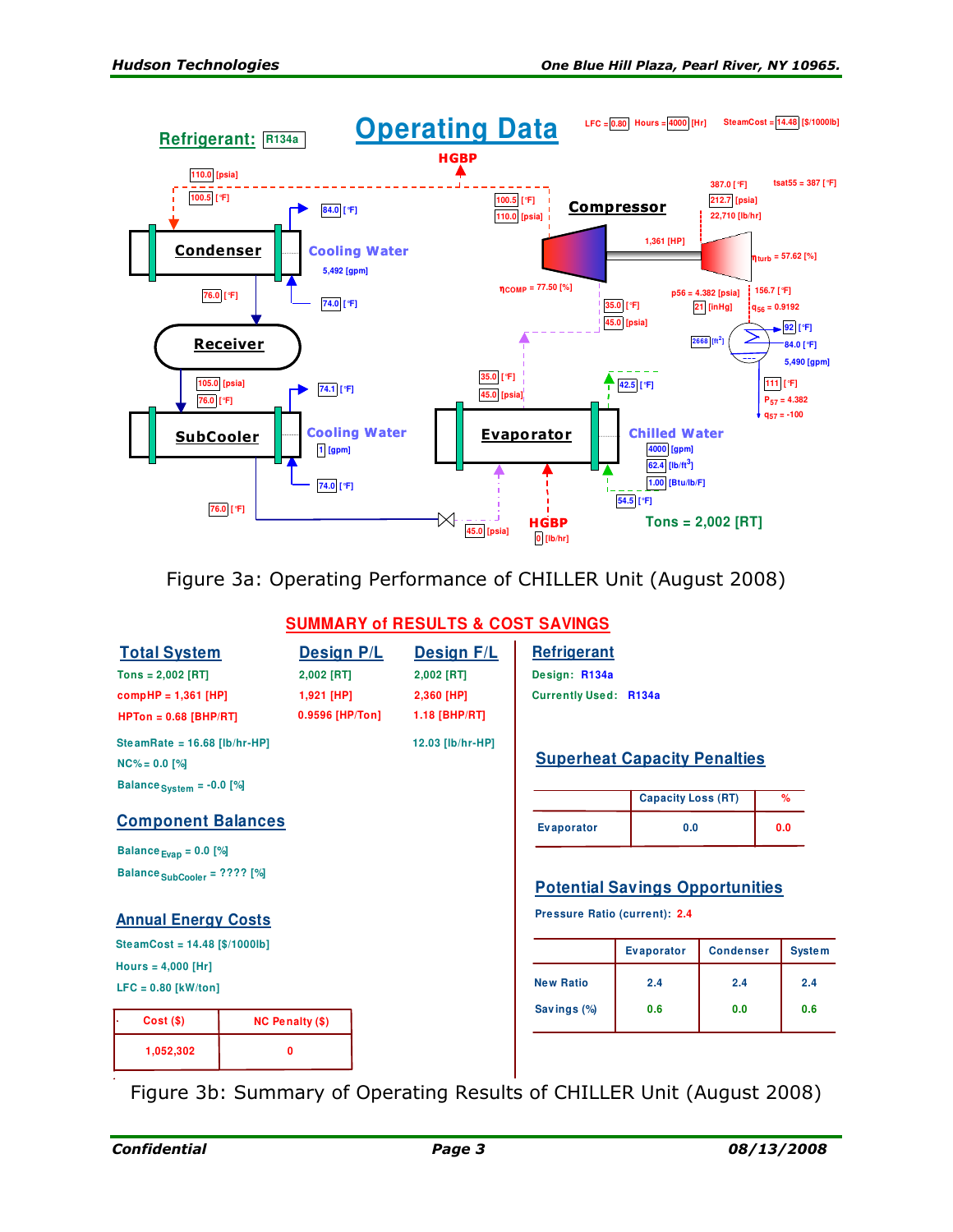#### Discussion of Results

As mentioned earlier, it has to be noted that this detailed analysis is done on a snap-shot basis rather than on a continuous annual performance. Hence, some of the conclusions may require additional due-diligence. Nevertheless, direct comparison between operating results from August 2007 and August 2008 indicate several different improvements. They include:

#### Efficiency improvement

From a chiller only perspective, August 2007 operation shows the chiller operating at 0.81 hp/RT (horsepower per ton). Operation in August 2008 indicates an efficiency improvement of 16% and the operating efficiency is 0.68 hp/RT.

#### Evaporator performance improvement

This is the main reason that resulted in the chiller efficiency improvement. August 2007 results showed fouling in the evaporator (implying a 13.1% potential savings), whereas August 2008 results indicated that there is no fouling (indicated by 0.6% potential savings). Oil, moisture and particulate seem to be the major impediments and since these are finned tubes, the nucleation sites are very concentrated and can trap oil and other impurities. Hence, a small amount of excess oil can have a large detrimental impact on the heat transfer coefficient, thereby leading to a lower suction pressure and a lower overall chiller efficiency.

#### Increase in capacity

Operation in August 2007 shows operation at 1,500 RT whereas operation in August 2008 is at 2,000 RT. This may be due to the demand requirement of that particular time (snap-shot) and hence, operators may have slowed down the chiller to provide for the system balance. Nevertheless, when comparing these cases individually to design operations, it should be noted that these cases represent part-load operations. This is because either the condenser cooling water is lower than the design temperature and/or the total load (refrigeration tons) is lower than the design load. Hence, a direct comparison to design conditions is not possible, but an attempt is made here in the analysis to try and compare the conditions.

#### Recommendations & Next Steps

The findings of the analysis and system operation have led Hudson's engineers to develop a list of recommendations and next steps to further optimize system operations. These recommendations take into account the complete system (boilers – chillers – cooling towers) and hence, will lead to an overall systems approach for plant personnel rather than just one component at a time. This section is divided into three parts.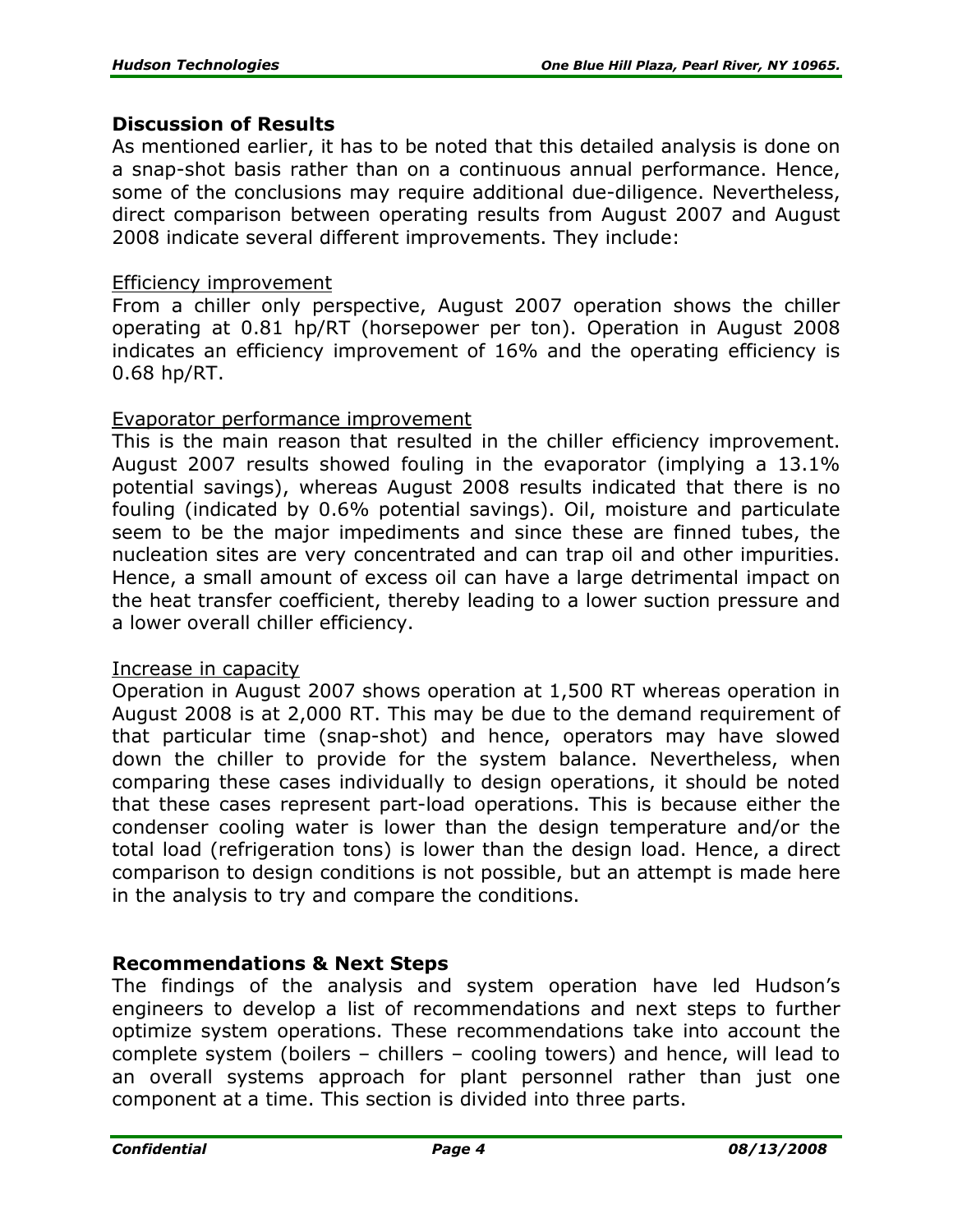#### Near-term Recommendations

- 1. The steam condenser pressure is at much higher levels than expected (21 inches Hg vacuum instead of 26-28 inches). A US Department of Energy BestPractices steam model was built for the system and it indicates an increase of  $\sim$ 4,000 lb/hr of steam required to offset the pressure penalty. At a marginal steam cost of \$14.5 per klb of steam (based on \$10 per MMBtu natural gas and boiler efficiency calculated from the data collected) and 2,000 annual operating hours, this equates to \$116,000 of extra operating cost annually. Hence, evaluation of steam jet ejectors, PRV's, ambient valves, leaks should be done at the earliest possible.
- 2. Currently, operators manually record several parameters on an hourly basis. There are some additional parameters that should also be recorded to provide a good evaluation of the system in the future. They include:
	- a. Compressor suction temperature
	- b. Compressor discharge temperature
	- c. Steam mass flow rate
- 3. Predictive maintenance can be done on each of the steam turbine driven chillers by implementing a ChillSMART™ program on a regular basis. This program would include sampling (refrigerant, oil and water) from each of the chillers and a performance evaluation of snapshot data from the chiller's operating conditions. Hudson recommends that this be done twice a year (Early spring and Late summer). The results from the ChillSMART program can be trended and will provide very valuable information on the health, reliability and operating efficiency of each of the chiller units.
- 4. Since operators collect daily data already, there is significant information available to undertake a quasi-real time optimization analysis. Hudson has already developed the models for evaluating the steam turbine driven chiller units and Hudson can take all the collected data and analyze it with the model on a periodic basis. It is recommended that daily average (or hourly) data on a periodic (preferably monthly) basis be collected and transferred in an excel type spreadsheet format to Hudson for evaluation and historical trending. This would allow the plant to really follow the dayto-day operations and make future just-in-time adjustments to maximize overall chiller plant efficiency.
- 5. While performing the detailed data analysis, it was found that certain instrumentation may be providing erroneous data. If calibration of the instrumentation is not done in the past 18-24 months, it is recommended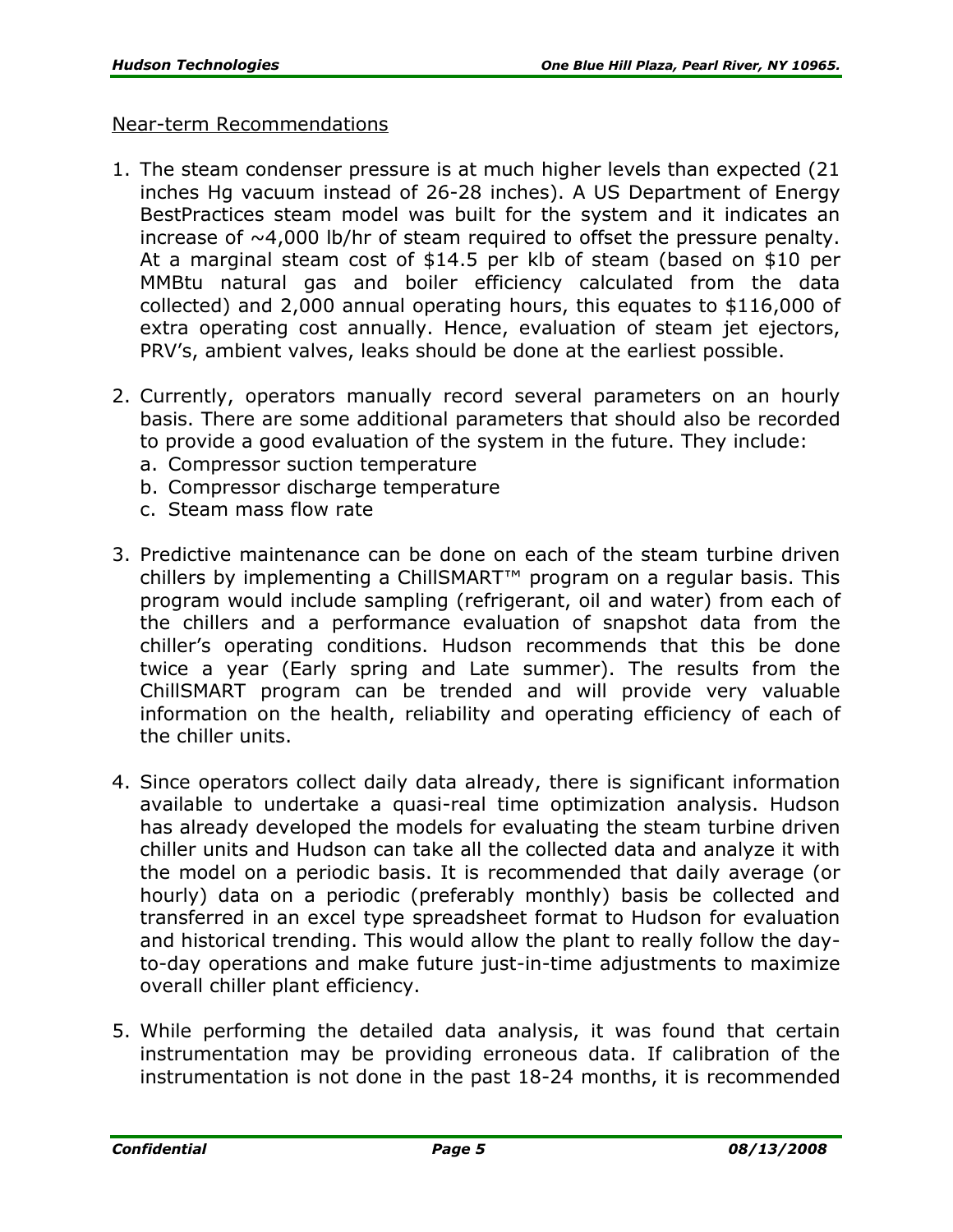that the instrumentation be calibrated at the next shutdown. Some of this suspect instrumentation included:

- a. Compressor discharge pressure
- b. Steam mass flow rate

#### Medium-term Recommendations

- 1. There is a significant amount of instrumentation on the overall system. While the boilers and Air-Handlers are on the Data Acquisition System (DAS), the chillers are not. Operators would gain significant flexibility if the chillers were also incorporated on the DAS. This would allow for historian capability for critical parameters and make the system easy to operate and identify optimal operating conditions.
- 2. Implementing a simple algorithm that actually calculates a real-time operating cost including chiller performance efficiencies would be the next step to build on the DAS. This would allow operators to immediately modify operations to make the system improve its energy efficiency continuously. Additionally, an overall optimized routine could be implemented that could indicate to the operator a "lost opportunity cost" at any point of time and thereby allow the operator to make an informed decision about any change that he maybe planning to make.
- 3. Incorporate a "predictive maintenance" approach using the historian of the DAS for developing operating efficiency trends for the system and the individual components.

#### Long-term Recommendations

1. Although the overall system has been extremely well-designed, there is still room to implement certain infrastructure level modifications. One such example is fuel and tonnage flexibility. Since both the chillers are steam-turbine driven and each of them is 2,000 RT, there is limited operational flexibility. There are several times, especially during the shoulder season (when load is small  $-1,000$  RT or less) and also peak (when load is greater than 2,000 RT but less than 3,000 RT) where the current combination of chillers does not provide good system efficiency. This is because either one or both chillers are part loaded or boilers are part loaded or both. Also, the fuel is always natural gas and there is no way to hedge against high fuel prices unless you have got into a longterm contract. One option to solve both these issues is to consider an electric motor driven high-efficiency packaged centrifugal chiller (750 RT) that would be run at low load conditions and in conjunction with one steam turbine driven chiller at high loads. The electric chiller would